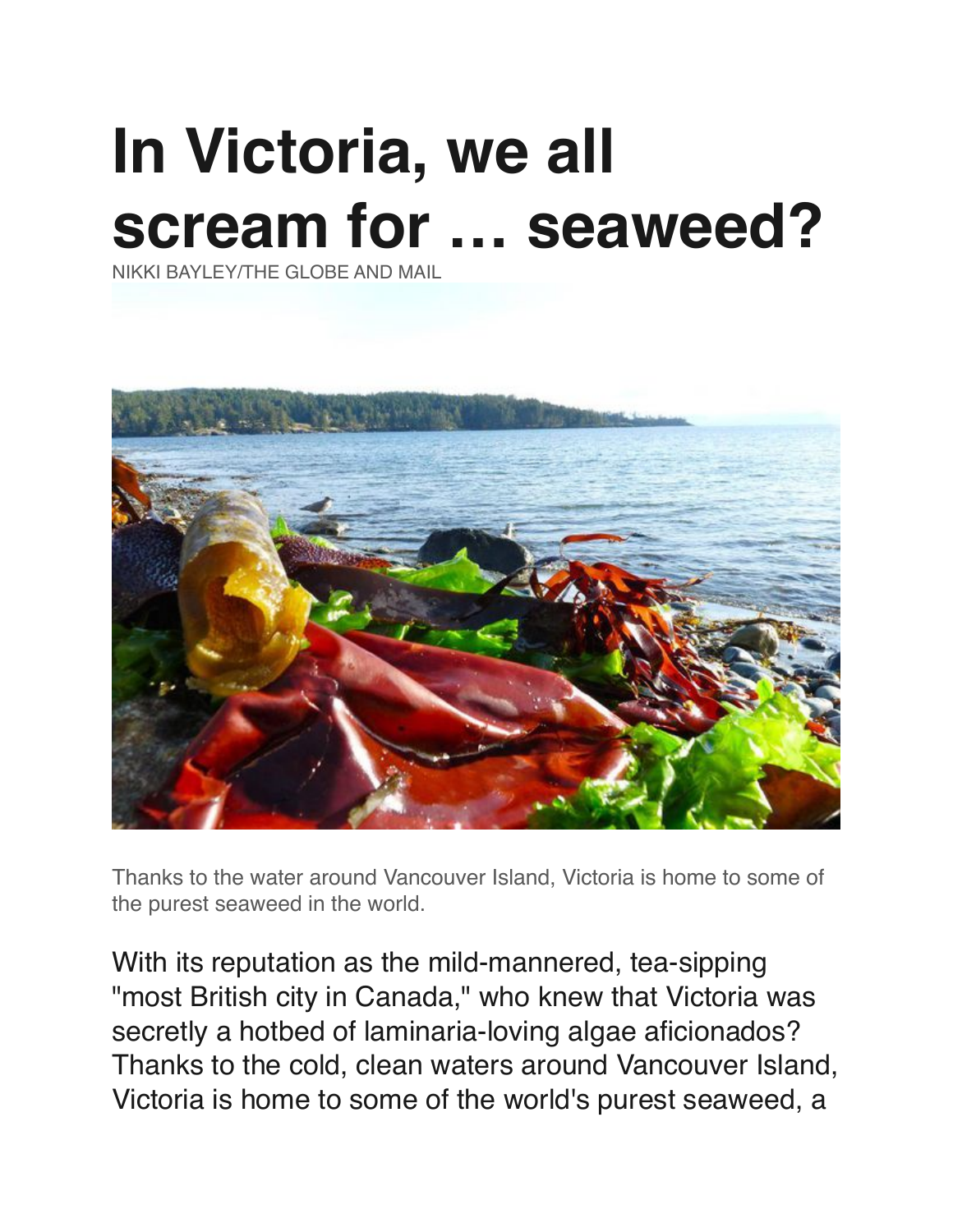superfood that offers an incredible range of minerals, vitamins and iron.

But forget about that seaweed you see washed up on the beach; that's basically compost. The good stuff is to be found in the ocean and can only be harvested in seaweed season, which runs from May till September. Although seaweeds don't have roots, they still cling tenaciously to rocks through a "holdfast," which lets them grow upwards, absorbing all those nutrients direct from the sea, just as they've been doing for 800 million years. Seaweed starts growing on Dec. 21, when the planet is tilted away from the sun in the northern hemisphere and it begins reproducing after the spring equinox.

If you thought seaweed was only good for wrapping around a California roll, think again. Here are five ways to discover its many benefits.

## **Harvest it**

Go straight to the source at the Western hemisphere's only Seaweed Centre in Sooke, and take a two-hour Wild Seaweed tour with "Seaweed lady" and Sea Flora beauty founder Diane Bernard. Head out at low tide and discover how to hand-harvest these ancient organisms in the pristine waters along the shoreline. From bobbly textured scarlet ribbons to sludge-green slimy fronds, more than 600 varieties grow here; learn to spot the difference between a sea lettuce and bull kelp like a pro. [sea](http://sea-flora.com/)[flora.com](http://sea-flora.com/)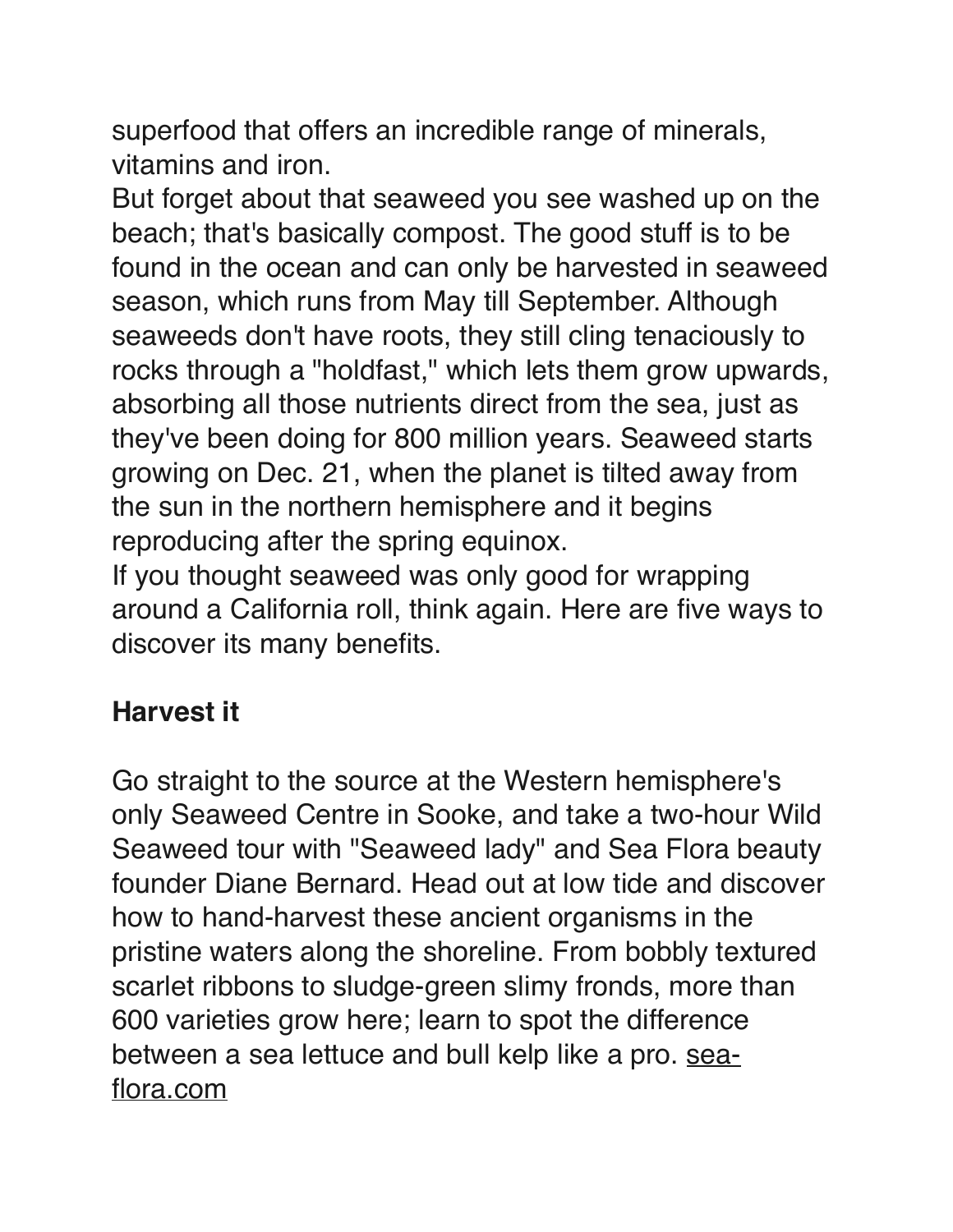#### **Brew it**

The Silk Road Tea Co. is based in Victoria's small but perfectly formed Chinatown – the oldest in Canada with its roots in the mining boom of the 1850s – where tea master Daniela Cubelic creates internationally acclaimed blends from organic botanicals. Take a seat at the polished tasting bar and sample a pot of "Mermaid's Potion" to bring some seaweed sorcery into your life. Far from weedy, this is a fresh and minty brew with a sophisticated smoky aftertaste. [silkroadteastore.com](http://silkroadteastore.com/)

#### **Wallow in it**

Not just a superfood; seaweed also has superbeauty powers. Get a seaweed spa fix to absorb those benefits. Lie back and think of the algae at the Oak Bay Beach spa when you book an organic seaweed facial to detox and soothe stressed skin. Or try the Hotel Magnolia's spa to experience a full-body seaweed therapy, which starts with a frond of seaweed smoothed down your spine and ends in a remineralizing massage. Bonus – you get to keep the "seaweed spine" and use it in the tub at home. Good for three soaks. [oakbaybeachhotel.com](http://oakbaybeachhotel.com/) or [spamagnolia.com](http://spamagnolia.com/)

## **Eat it**

Raw, deep-fried, pickled, smoked or steamed – your seaweed comes in many forms at the Sooke Harbour